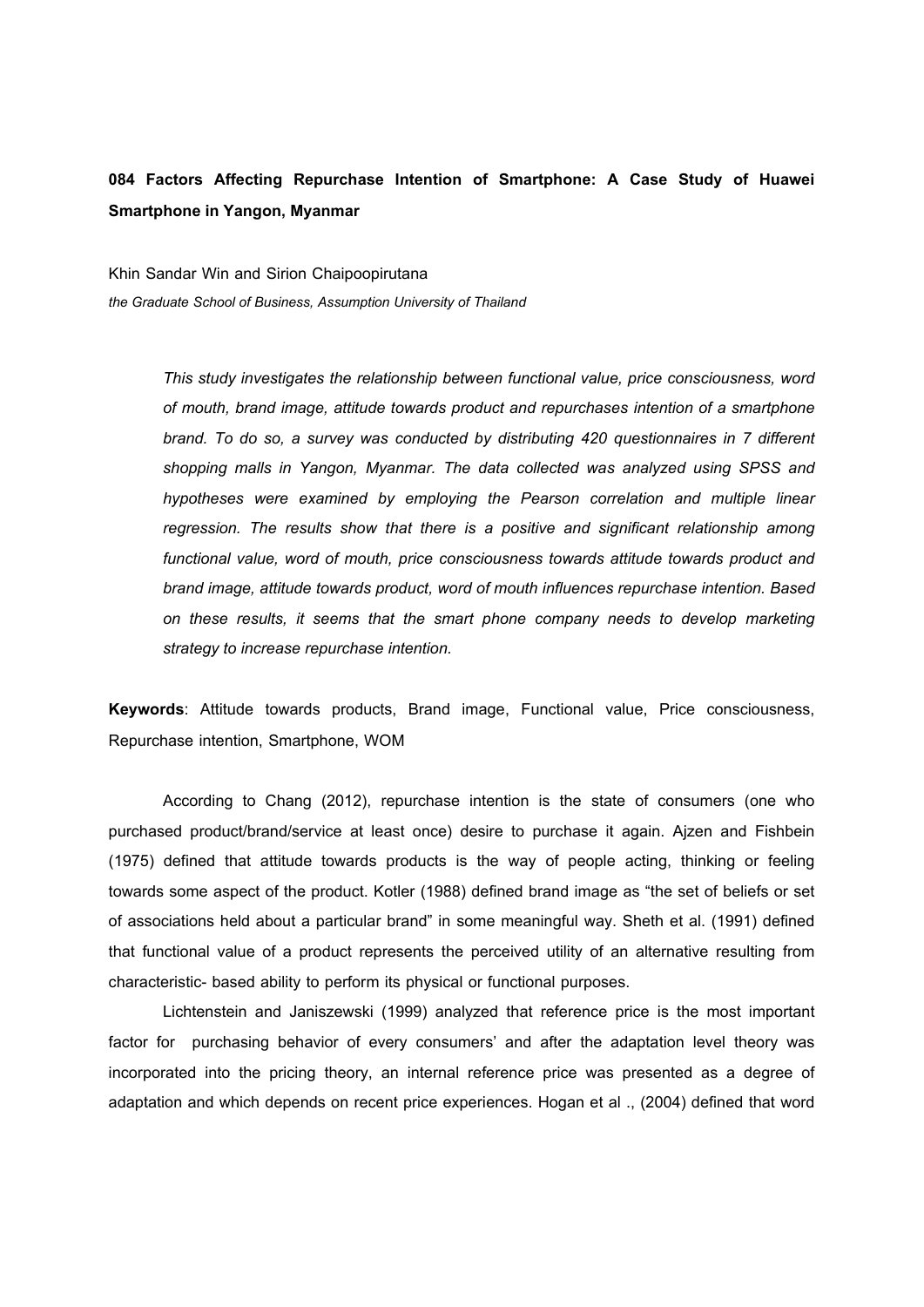of mouth as an informal channel of communication to share the information among different groups of people about the products, services or social issues and influence the consumers' purchase decision.

This study present about "Factors affecting repurchase intention of smartphone: A case study of Huawei smartphone in Yangon, Myanmar". The researcher will focus on Myanmar citizens living in Yangon who owned a Huawei smartphone before.

### *A. FUNCTIONAL VALUE*

According to Sheth et al., (1991), functional value is the perceived utility acquired from an alternatives capability for functional and practical performance. This value is acquired through the possession of salient functional, utilitarian, or physical attributes. Khan and Hyunwoo (2009) stated that functional value is also measured on a profile of choice attributes including such as price, reliability and durability. Reasonable price or Low price is considered to be one of the most influential factors that derive functional value in the consumption decision of a smart phone among users.

#### *B. PRICE CONSCIOUSNESS*

Monroe and Petroshius (1981) stated Price consciousness is a degree a buyer is unwilling to be paid a higher price for a product, and if the price is greater than what is acceptable to pay, the buyer may refrain from buying. Batra and Sinha (2000) stated that price consciousness is customer's reluctance to pay for the distinguishing features of a product if the price difference for these features is too large. Janiszewski (1988) explored that the reference price is an important factor for consumers' purchasing behavior and after the adaptation level theory was incorporated into the pricing theory, an internal reference price was presented as a degree of adaptation and which depends on recent price experiences.

#### *C. WORD OF MOUTH*

Mir (2011) explained that word of mouth is a persuasive, inexpensive and effective mode of marketing communication in the market place. Kozinets et al. (2010) also described that word of mouth is a naturally occurring phenomenon in consumer behavior. Hogan et al. (2004) defined that word of mouth (WOM) is an informal channel of communication to share the information among different groups of people about the products, services or social issues. It also has the capacity to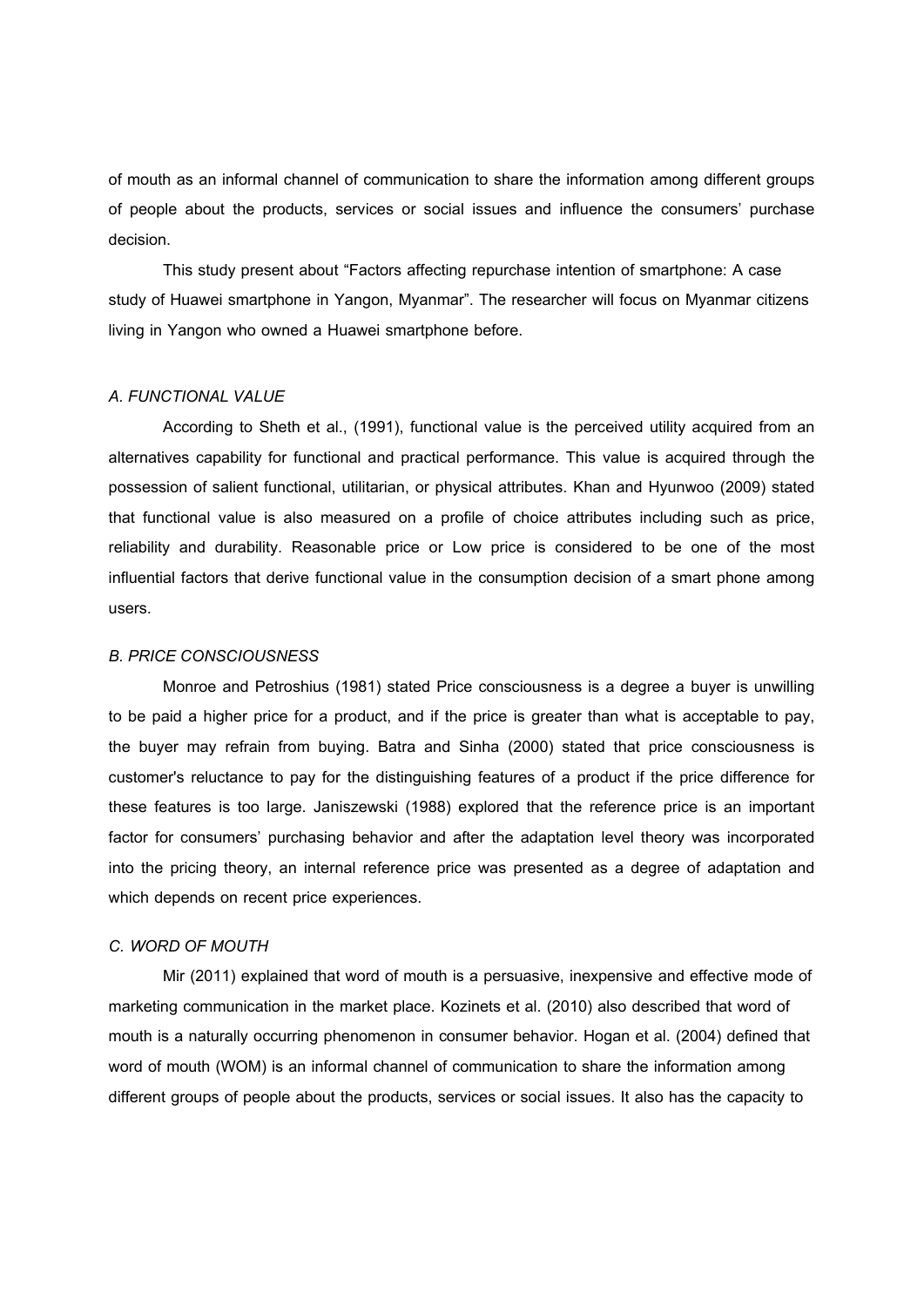complement the advertising and WOM rapidly spreads among friends, relatives and the family members.

#### *D.BRAND IMAGE*

Keller (1993) defined brand image as the perceptions about a brand as reflected by the brand associations held in consumer memory. Lee et al. (2009) defined brand association easily helps customer's process information and retrieves when they made the purchasing decision because it recalls positive feelings and attitudes toward that brand. Chiang and Jang (2006) stated brand image considerably influences quality and trust professed by consumers.

# *E. ATTITUDE TOWARDS PRODUCT*

Ajzen and Fishbein (1980) explored that the attitude is the degree of unfavorableness and favorableness of an individual's feeling towards a psychological object. Kotler (2000) also stated that the attitude is customers' action tendencies, emotional feelings and favorable or unfavorable evaluation towards the services or products. Burton et al. (1998) demonstrated that attitude towards a product is considered as a predisposition to acknowledge in a favorable or unfavorable manner with respect to given object due to product evaluation, purchase evaluations, or selfevaluations associated with products.

### *F. REPURCHASE INTENTION*

According to Chang (2012), repurchase intention means the state of the consumers' (one who purchased product/ brand/ service at least once) desire to purchase it again. Jackson (1985) commented repurchase intention as a behavioral intention of customer which measures the tendency to continue, decrease, or increase the amount of service from a current supplier. Fornell (1992) defined repurchase intention as the likelihood of using a service provider again in the future. Jones and Sasser (1995) stated that the customers' intent to repurchase a product as a measure of the behavioral component of loyalty.

#### **Research Framework and Methodology**

#### *A. Research Framework*

Base on previous empirical researches provided evidence. In the conceptual frame work, repurchase intention, the dependent variable, is affected by five independent variables; functional value, price consciousness, word of mouth, brand image, attitude towards product. The framework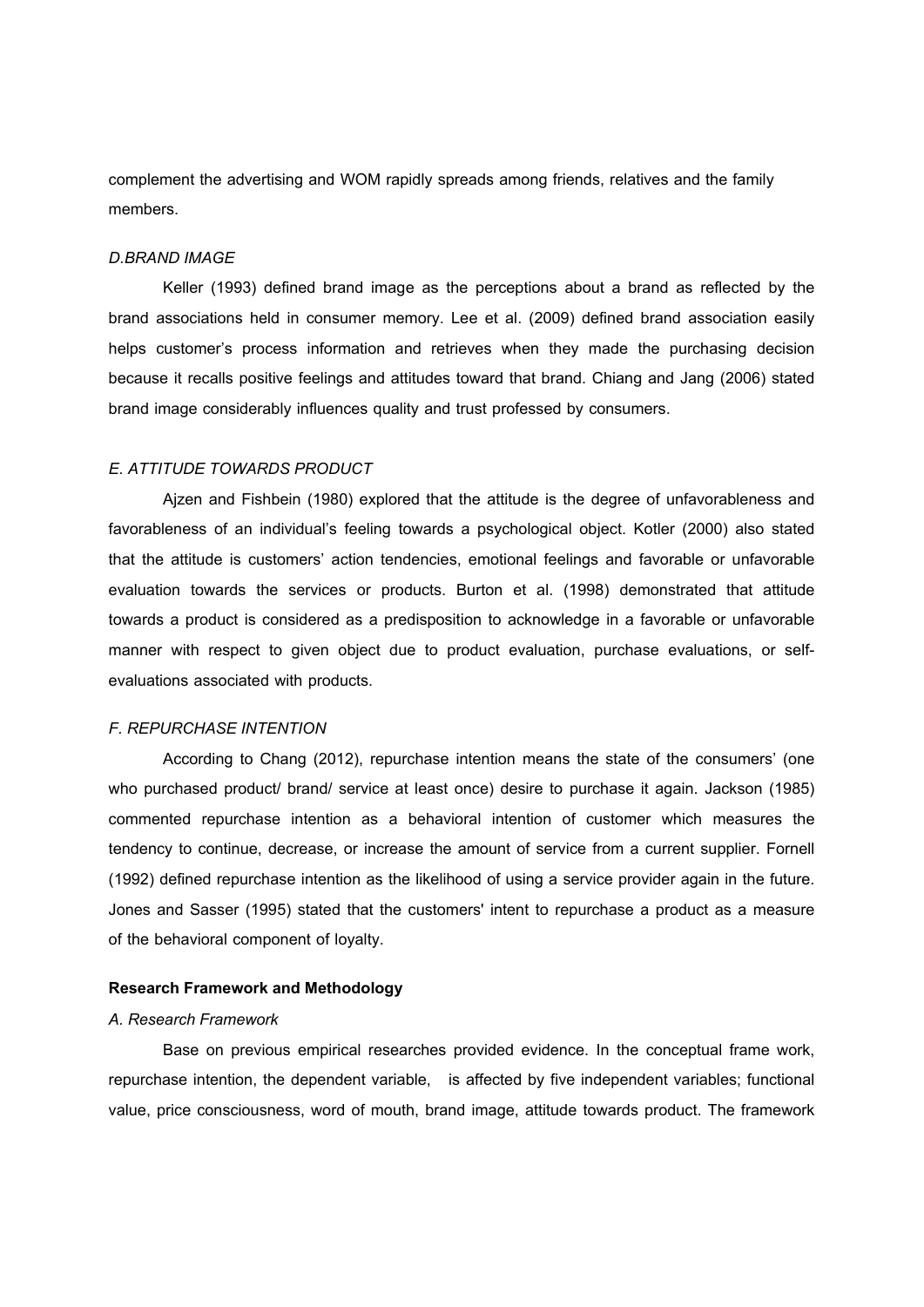is shown in Fig.1. There were 4 hypotheses formulated based on the framework and they are shown as follows:

H1: There is a significant relationship between the functional value and attitude towards product H2: There is a significant relationship between price consciousness and attitude towards product H3: There is a significant relationship between word of mouth and attitude towards product H4: There is a significant relationship between functional value, price consciousness, word of mouth, brand image, and attitude towards product on repurchase intention



Fig. 1.Factors Affecting Repurchase Intention of Huawei Smartphone in Yangon, Myanmar

### *B. Research Methodology*

To describe the characteristics of a population in this study, the researcher applied the descriptive research method. The researcher also applied the survey method in order to collect questionnaires from respondents. In order to collect the data, the researcher distributed the questionnaire among Burmese people who are available to answer the questions to find out the Burmese people's repurchase intention and their attitude towards Huawei smartphone. For the convenience of the respondents the questionnaires were translated from English to Burmese.

All 420 research questionnaires which were distributed to target population in Yangon, Myanmar. The questionnaires consisted of eight sections that represent screening question, five independent variables, the dependent variable and demographic factors. The researcher applied judgment, quota and convenience non-probability sampling. The researcher selected the descriptive research methodology instrument to evaluate each variable. This means that the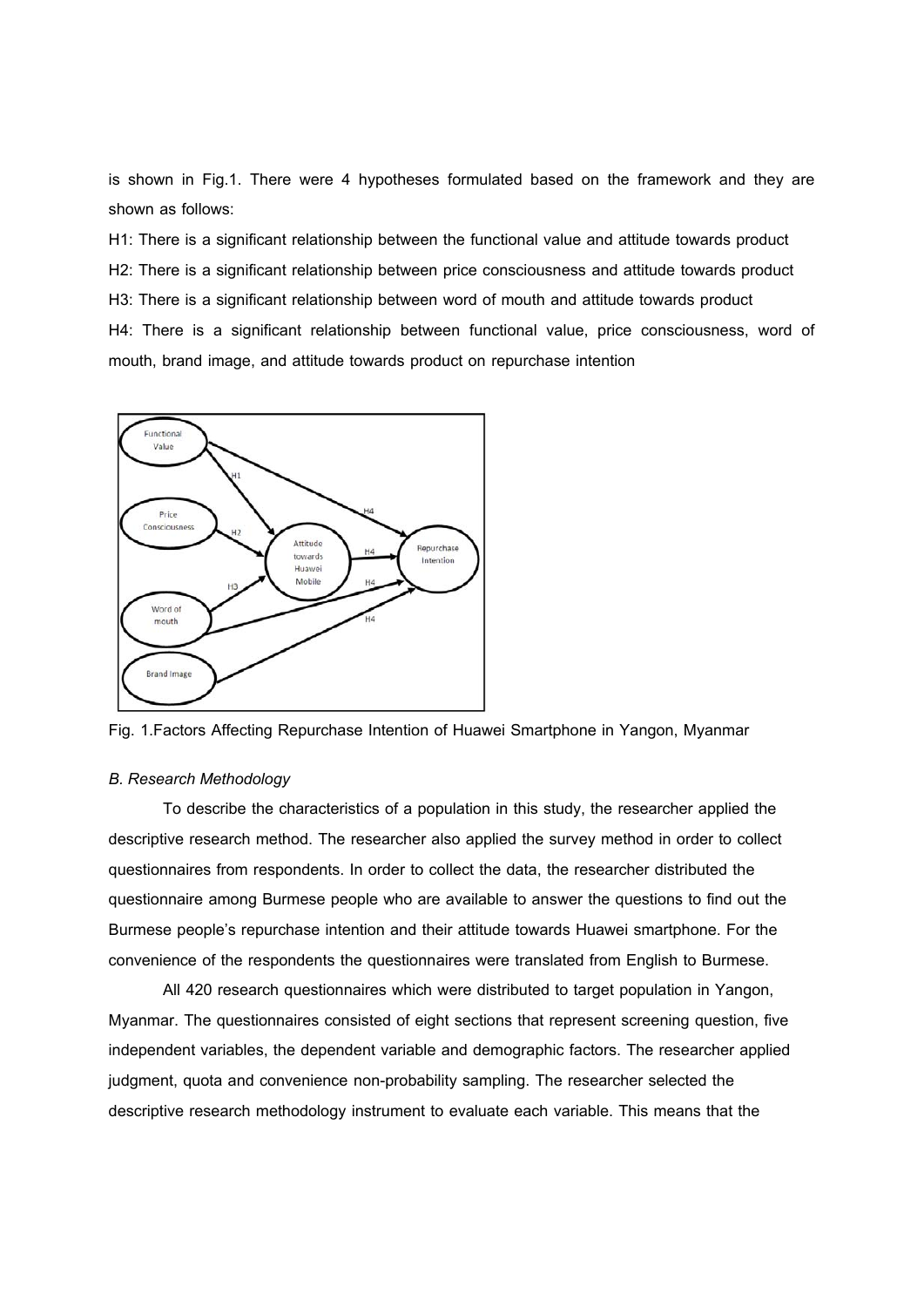outcome of the research would be described by examining the relationship between different variables.

#### *C. Sampling procedure*

In this research, the researcher will apply the non-probability sampling to find the sampling unit because there is no record of the total population of Burmese people who has re-purchases intention to buy a Huawei smartphone. Non-probability sampling is the probability of specific member of the population which is unknown information for the researchers and there has four sampling techniques, which are convenience sampling, quota sampling, judgment sampling and snowball sampling. Non-probability sampling is a sampling technique in which units of the samples are selected on the basis of personal judgment or convenience. In this study, the researcher will apply judgment sampling, convenience sampling and quota sampling techniques. The detail explanations of these sampling methods are as follows;

### Step 1: Judgment Sampling

The judgment sampling method is a technique where the researcher selects the sample based on his own judgment and the judgment of samples depending on the characteristics that are required for the sample members. Based on the judgment sampling, the researcher selected the top seven most crowded shopping malls in Yangon. These seven shopping malls selected are in the prime locations and are well connected to other parts of Yangon based on the ranking of estimated number of shoppers per year. Therefore, collection of data in these areas can be a good and reasonable representative of the whole sample.

#### Step 2: Quota Sampling

Quota sampling is a non-probability sampling procedure which ensures that certain characteristics of population sample will be represented to the exact extent that the investigator desires. The researcher will calculate sample size from each of the selected shopping malls using quota sampling technique. In a quota sampling, the researcher aims to represent the major characteristics of the population by sampling a proportional amount of each. In this research, a total of 420 questionnaires were equally divided and distributed among (7) shopping centers in Yangon, Myanmar.

### Step 3: Convenience Sampling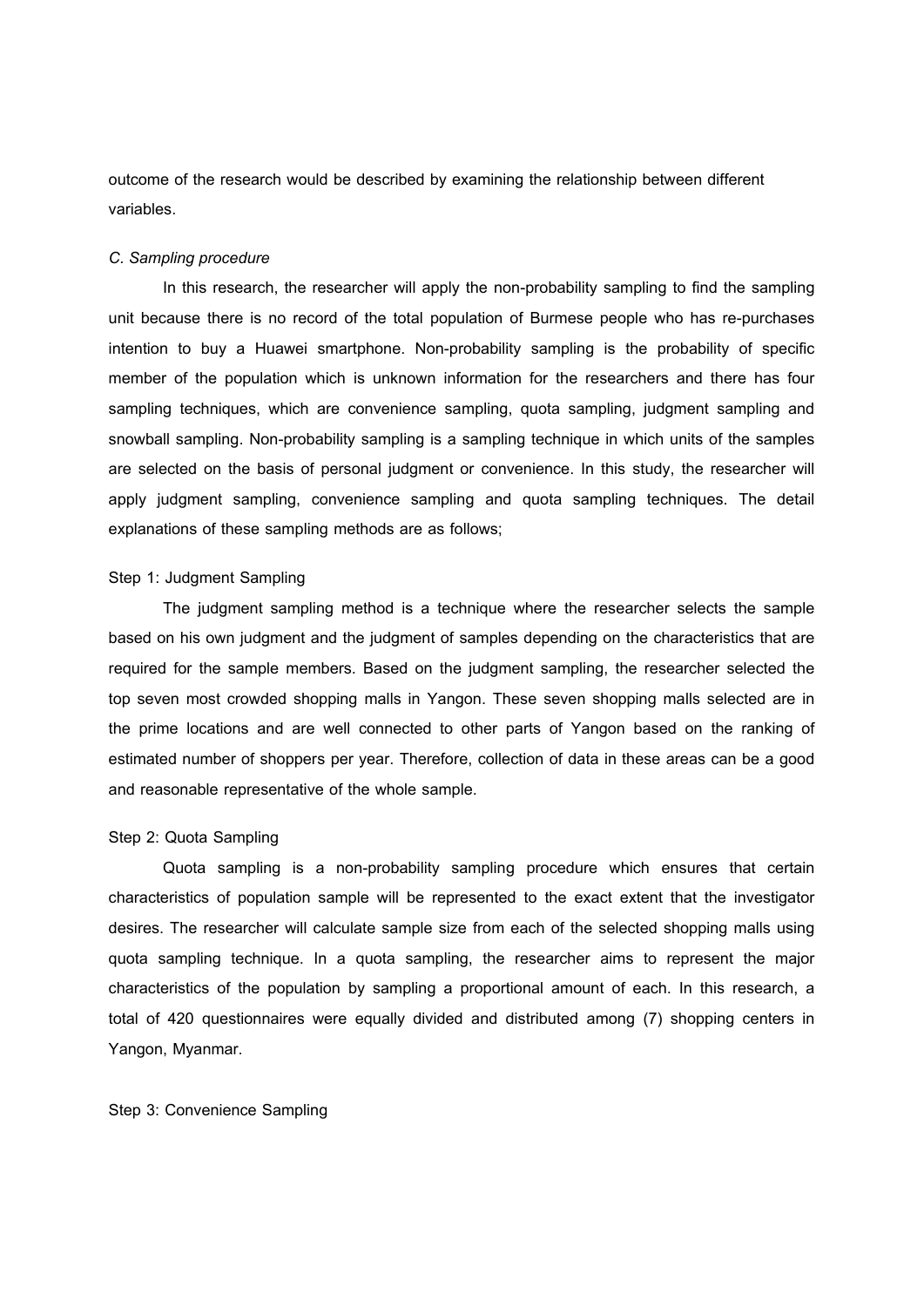Convenience sampling is often regarded as accidental or haphazard sampling and it is a sampling method which is used to gather information from people who are most conveniently available. The convenience samples are often used in descriptive and exploratory research where money and time are critical constraints. Convenience sampling is very beneficial in order to obtain large number of completed questionnaires quickly and economically. In this study, the researcher will distribute questionnaires to a total of 420 respondents from the selected seven shopping malls in Yangon city.

#### **Research and Findings**

The hypotheses testing, is supported by the conceptual framework. There are a total of four hypotheses which were tested in this research. Based on the research objectives, Pearson's Correlation analysis and Multiple Linear Regression were used in this study. After analyzing the hypotheses, every hypothesis was rejected. But one of the variables in the 4th hypothesis is not supported. The results are summarized as follows:

| <b>Hypothesis</b>                                                 | <b>Statistical</b>  | <b>Significant</b>              | <b>Correlation</b>                 | <b>Result</b>  |
|-------------------------------------------------------------------|---------------------|---------------------------------|------------------------------------|----------------|
|                                                                   | Test                | Value                           | <b>Coefficient</b>                 |                |
| H <sub>1</sub> a: There is a statistical significant relationship | Pearson's           | 0.000                           | $0.399**$                          | Rejected $H_0$ |
| between functional value and attitude towards                     | Correlation         |                                 |                                    |                |
| Huawei smartphone.                                                |                     |                                 |                                    |                |
| H2a: There is statistical significant relationship                | Pearson's           | 0.000                           | $0.506**$                          | Rejected $H_0$ |
| between price consciousness and attitude towards                  | Correlation         |                                 |                                    |                |
| Huawei smartphone.                                                |                     |                                 |                                    |                |
| H3a: There is a statistical significant relationship              | Pearson's           | 0.000                           | $0.551**$                          | Rejected $H_0$ |
| between word of mouth and attitude towards Huawei                 | Correlation         |                                 |                                    |                |
| smartphone.                                                       |                     |                                 |                                    |                |
| <b>Null Hypothesis Statement</b>                                  | Statistical<br>Test | Level of<br><b>Significance</b> | <b>Beta</b><br><b>Co-efficient</b> | Result         |

# **Table1:** Summary of hypotheses testing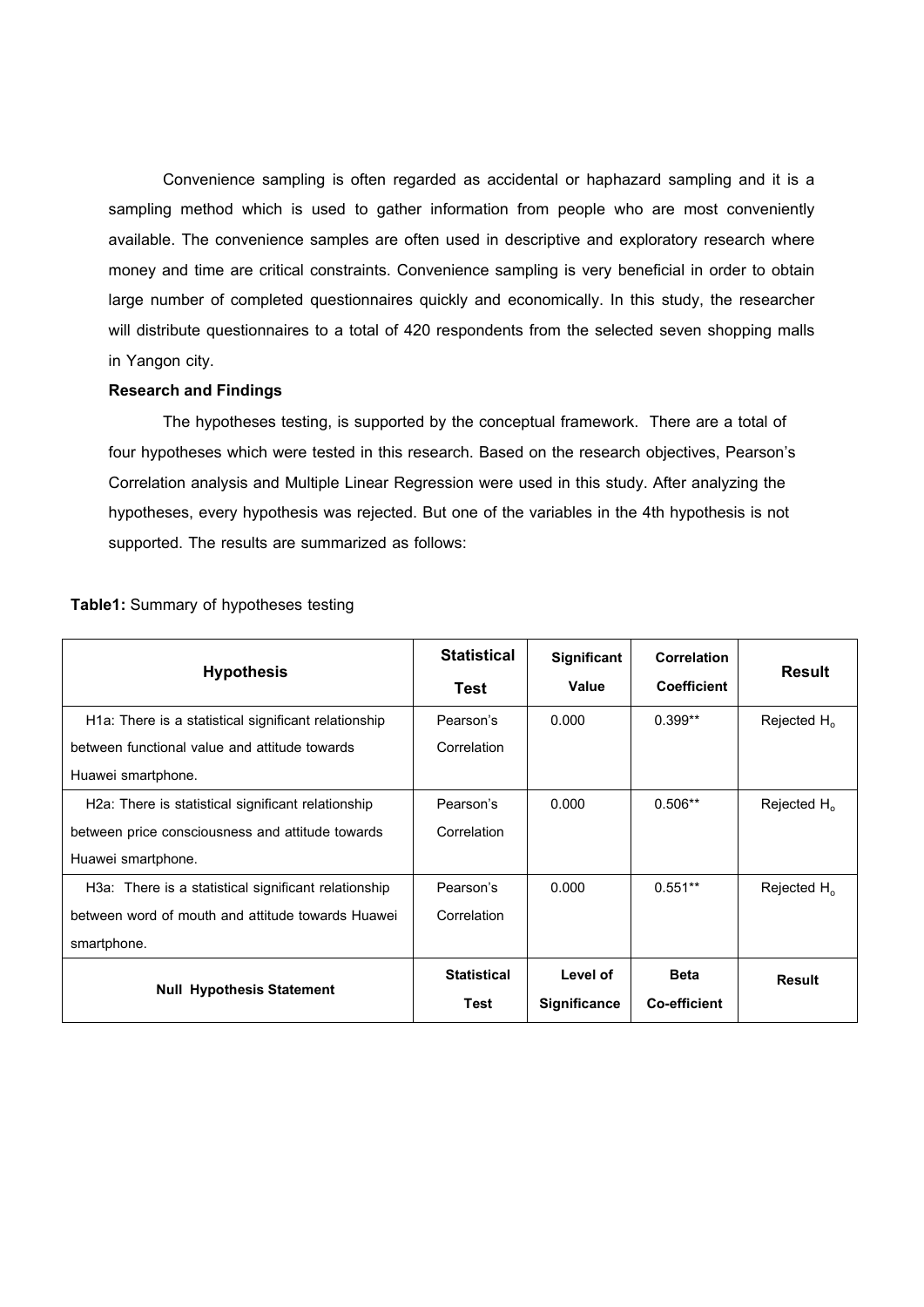| H4a: Functional values, word of mouth, brand       | Multiple   | 0.00 |         | Rejected H4o     |
|----------------------------------------------------|------------|------|---------|------------------|
| image, and attitude towards product are            | Linear     |      |         |                  |
| significantly influential on repurchase intention. | Regression |      |         |                  |
| -Word of mouth                                     |            | .005 | .208    | Rejected H4o     |
| -Brand image                                       |            | .000 | .463    | Rejected H4o     |
| -Attitude towards Product                          |            | .000 | .414    | Rejected H4o     |
| -Functional value                                  |            | .159 | $-.112$ | Failed to reject |
|                                                    |            |      |         | H4o              |

#### **Summary and conclusion**

The researcher has applied a total number of 420 samples of primary data and they were collected from seven most crowded shopping malls in Yangon, Myanmar. The researcher collected these data by using questionnaire during July of 2015. According to the result of this study, the major group is female group (65%) followed with male group (35%). The majority of the respondents are between 26 - 35 years old (50%). The largest personal income in a month group is between 200,001- 300,000 Kyat (26.3%) with bachelor degree (43.80%) as highest educational level and are private company employees (41.3%).

For the demographic factors of the research, the results indicated that most of the Huawei customers were female aged between 26-35 years and most of them were private company employees. In other words, Huawei customers were mainly middle aged and female adults who are private company employees. Huawei managers or marketers should pay more attention to this group of people. They need to analyze and understand their needs and wants in order to make them more satisfied and keeping the positive attitude towards the brand among their customers. The researcher investigated (4) hypotheses using Pearson correlation and Multiple Linear Regression to understand the relationship between the variables.

Based on the result of first hypothesis, the researcher found that functional value has a statistically significant effect on attitude towards the product. The Pearson correlation test results of hypothesis one shows that there is a weak positive relationship between functional value and attitude towards the product as the correlation coefficient value is 0.399.

Based on the result of second hypothesis, the researcher found that price consciousness has a statistically significant effect on attitude towards the product. The Pearson correlation test results of hypothesis one shows that there is a moderate positive relationship between price consciousness and attitude towards the product as the correlation coefficient value is 0.506.

Based on the result of third hypothesis, the researcher found that word of mouth has a statistically significant effect on attitude towards the product. The Pearson correlation test results of hypothesis one shows that there is a moderate positive relationship between word of mouth and attitude towards the product as the correlation coefficient value is 0.551.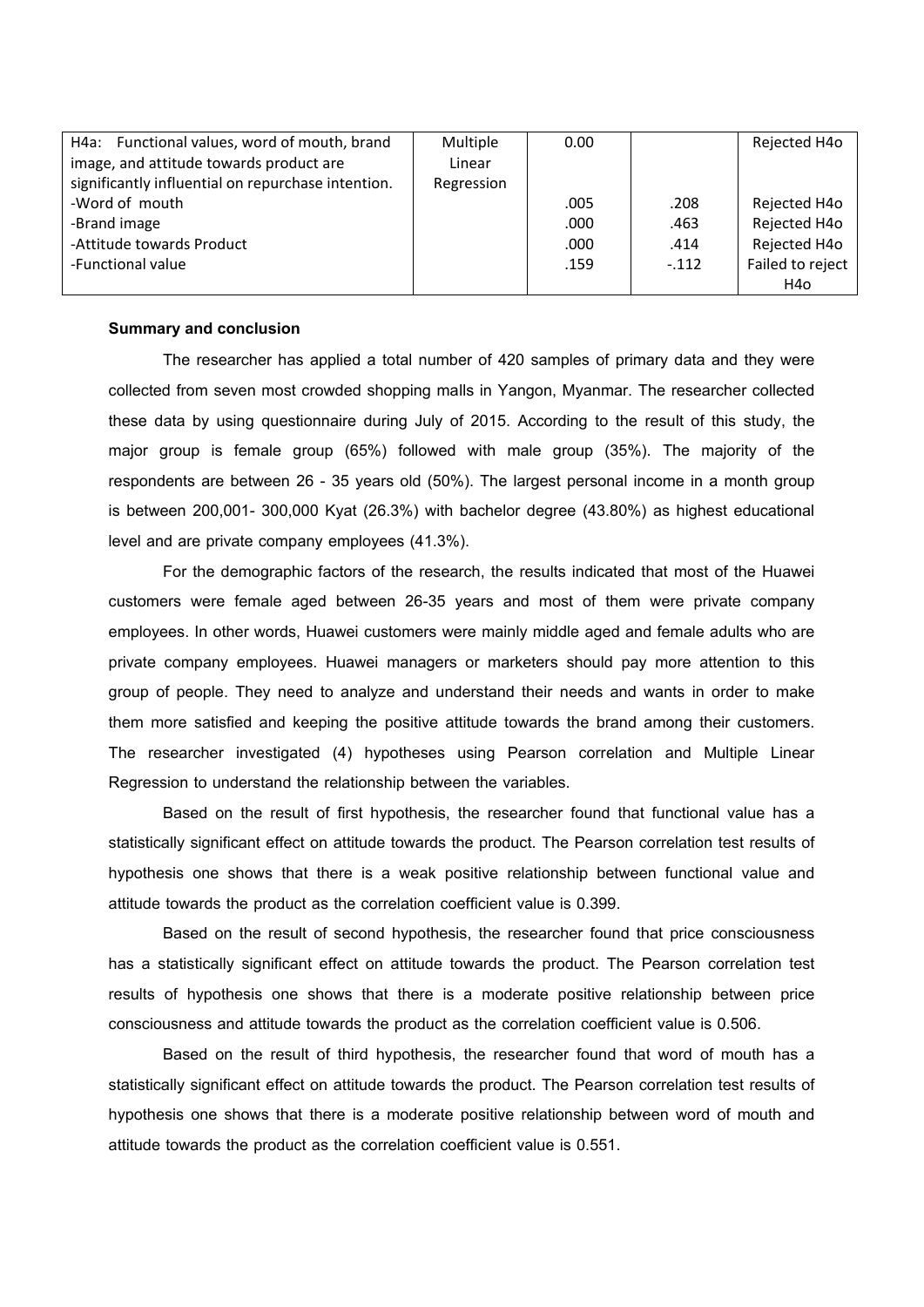Based on the result of hypothesis 4, the researcher found that price consciousness, word of mouth, brand image and attitude towards the product have a statistically significant effect on repurchase intention and functional value have no statistically significant effect on repurchase intention. By considering the beta coefficient the researcher indicated that price consciousness, word of mouth, brand image and attitude towards the product have a positive influence on the repurchase intention of Huawei smartphone. Brand image has the highest beta value which means it affects the repurchase intention of Huawei smartphone the most and word of mouth has the lowest beta value.

## **Recommendations**

According to the results from the statistical analysis employed in study can help marketers in understanding the Myanmar consumer's repurchase intention towards Huawei smartphone but also to gain more competitive advantages.

According to the result of hypothesis one, there is a weak positive relationship between functional value and attitude towards Huawei product. The result would imply that, the positive functional value can play a significant role in influencing a positive attitude towards product. The researcher would like to suggest the managers of Huawei company is that to improve the functional values of smartphone applications such as e-mailing function, easy internet browsing, SMS and GPS. In addition to the software improvements the researcher would also like to suggest focusing more in to sleek designs, high efficient camera and processor, battery life which also improve the customer attitude towards Huawei smartphone and repurchase intention. In other words, Huawei Smartphone Company should design the smartphone which suits the best to the lifestyle of young adults, which increase the young adults' repurchase intention. As, Young adults normally carry their cool gadget to show to their friends. This result was supported in the study about the factors influencing smartphone repurchase intention which proved that improving the technical intricacy and functional value of the products will develop the repurchase intention of that product (Leelakulthanit and Hongcharu, 2012).

According to the result of hypothesis two, there is a moderate positive relationship between price consciousness and attitude towards Huawei product. The result would imply that, the price consciousness can play a significant role in influencing a positive attitude towards product. The researcher would like to suggest the management of Huawei to price their smartphone reasonably,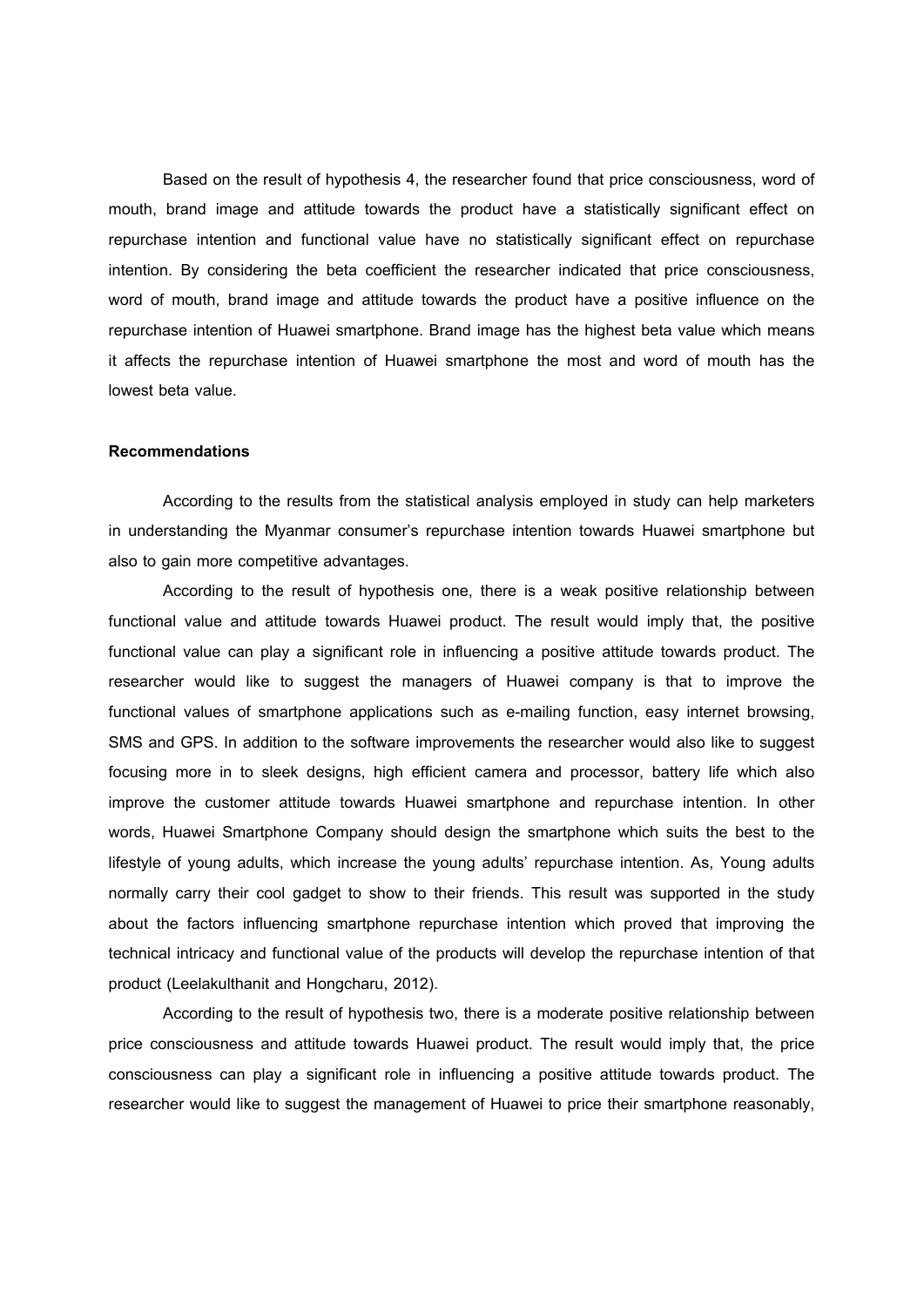which can attract and retain the customers and builds positive attitude towards Huawei smartphone. The result of this hypothesis was supported by the study done on consumer's repurchase intention towards counterfeit mobile phone and results pointed out that price consciousness has a very strong significant positive relationship with consumer attitude towards product and considering the reasonable prices improve customers attitude towards the products (Muhammad et al., 2013).

According to the result of hypothesis three, there is a moderate positive relationship between word of mouth and attitude towards Huawei product. The result would imply that, the positive word of mouth can play a significant role in influencing a positive attitude towards product. The researcher would like to suggest the Huawei management to be more creative in advertising which can stand out Huawei in this noisy world. For example, advertising with animations and colorful designs can be used. In addition to the advertising, a very effective follow up services should be provided, so that it can meet or act beyond the expectation of Huawei customers. The result is also supported by the study about the impact of WOM on attitude towards the smartphone and the result indicated that WOM has a very strong significant positive relationship with consumer attitude towards product and positive WOM improve customers' attitude towards the products (Mir, 2013).

According to the result of hypothesis four, there is a statistical significant effect of brand image, WOM and attitude towards product on repurchase intention towards Huawei smartphone. However, functional value of Huawei has no statistically significant effect on repurchase intention. By considering the beta coefficient the researcher indicated that brand image, WOM and attitude towards product have a positive influence on repurchase intention of Huawei smartphone and beta weights brand image has the highest beta value which is equal to .463 and it means repurchase intention of Huawei is strongly affected by its brand image and word of mouth has the lowest beta value which is equal to .208 and it means repurchase intention of Huawei smartphone is less affected by word of mouth. The researcher suggested the Huawei management to put more effort on advertising, CSR activities to stand unique in the most competitive market using different marketing channels such as Internet Marketing, TV and Billboard. The advertisement content should build the image of the Huawei brand. The main purpose of this is build strong brand image, which can draw more attention to formulate positive attitude and positive word of mouth toward Huawei smartphone. Once there is positive attitude towards the Huawei brand the consumers will repurchase Huawei smartphone.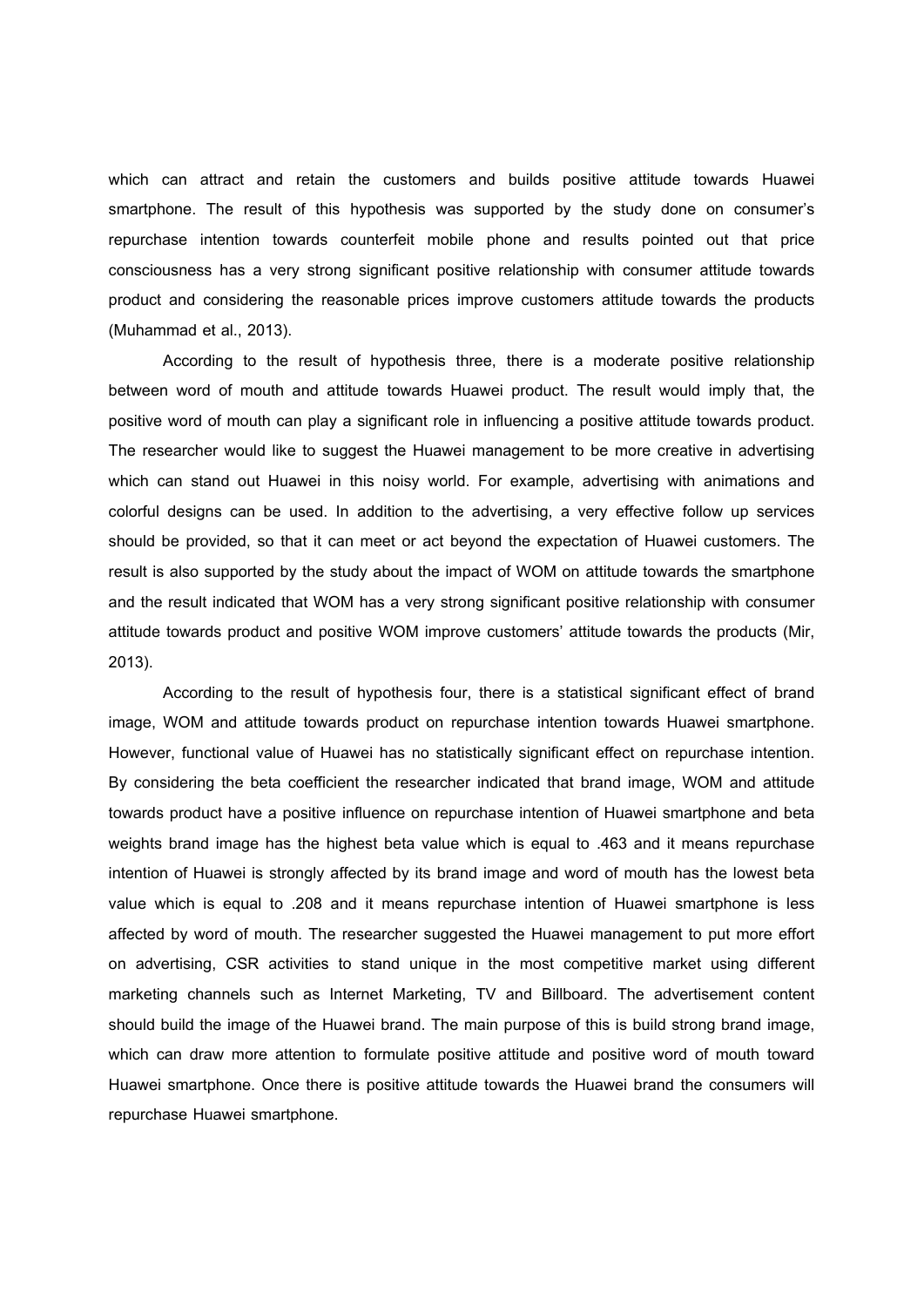### **Further research**

This study was designed to understand the factors affecting repurchase intention of Huawei smartphone in Yangon, Myanmar. The researcher in this study focused only on the six variables because of the limited timeframe and the cost. Further studies could focus on other variables; such as brand loyalty, perceived quality, and brand awareness etc. Further studies could be conducted on other smartphone brands like HTC, Xiaomi, Acer, Samsung and Apple. Further studies should use the qualitative method to get a much deeper inside understanding and to explore the causal relationship among variables by using other research techniques such as observation, in-depth interviews and focus group. This study is conducted at Yangon, Myanmar and this research can only represent the repurchase intention of Huawei customers who lived at Yangon. Further research could be conducted in other cities of Myanmar such as Mandalay and Naypyitaw, etc.

## **Acknowledgment**

I would like to thank heartily to my admirable advisor, Assistant Professor Doctor Sirion Chaipoopirutana, for being my thesis advisor and for all her benevolences and valuable advises while I was pursuing my thesis. I am honored that she shared her experiences and passion to me and truly appreciate for giving me a lot of ideas, patience, and encouragement throughout my thesis as well. I am grateful to all the committee members in Graduate School of Business for their time and effective comments during my thesis presentations; in order to support me with beneficial recommendations and guide me to develop a better thesis, sharing their ideas and suggestions on the thesis. Finally, my special thanks go to my beloved parents and brother William for their believes, kindness, encouragements and supports throughout my research and entire master degree life. Besides, I truly thank to all my friends who constantly supports me all time.

#### **References**

- Aaker, D.A., Kumar, V., and Day, S. G. (1995).Marketing Research, (5th ed.), New York, John Wiley & Sons, Inc
- Aaker, D. A. (1996).Measuring brand equity across products and markets. California Management, 38 (Spring), 02-120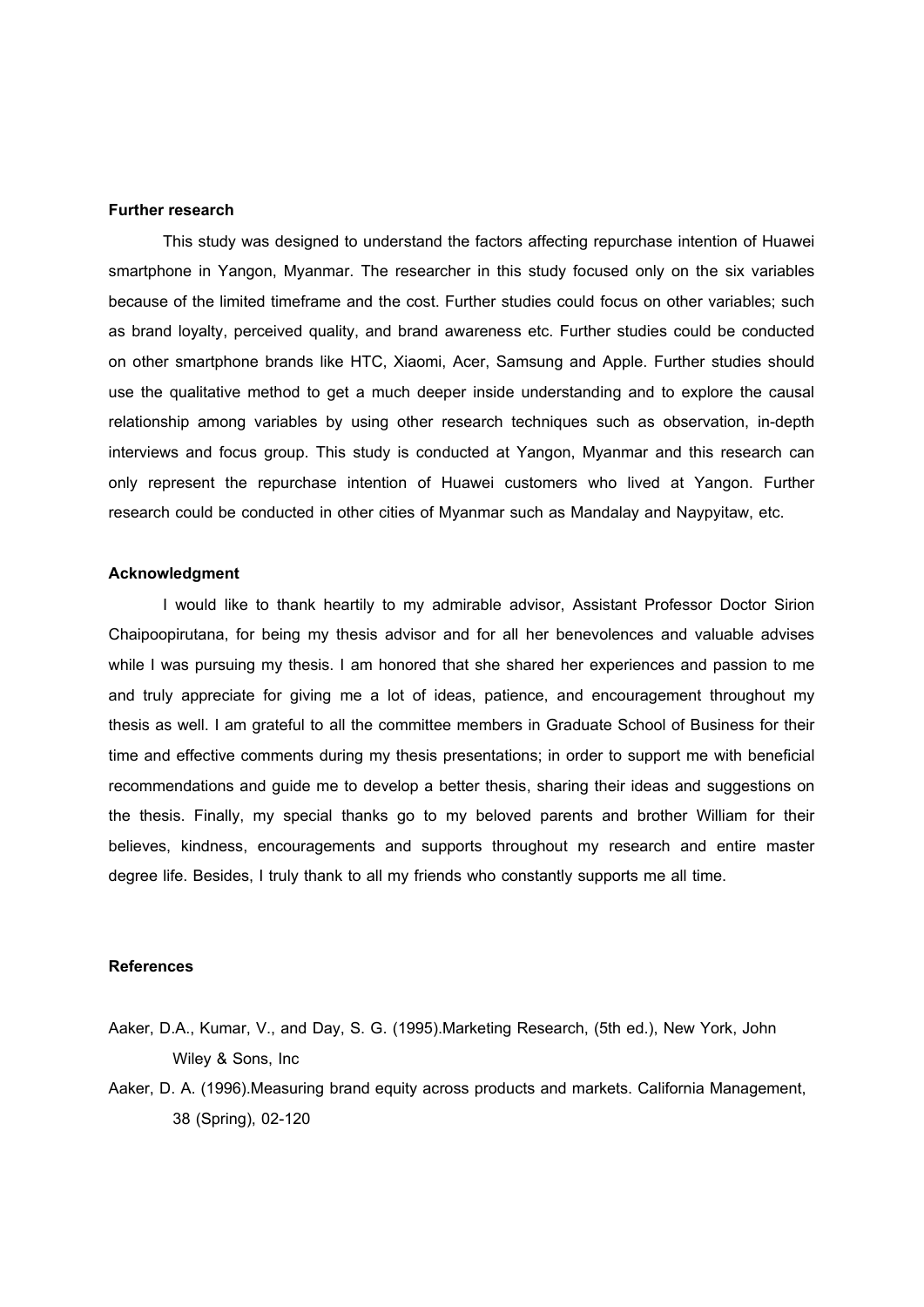- Agarwel, M.K., and Rao, V.R. (1996). An Empirical Comparison of Consumer based Measure pf Brand Equity. Marketing Letter, 7(3), 237-247
- Ajzen, I., and Fishbein, M. (1975).Understanding Attitudes and Predicting Social Behavior, NJ, Prentice-Hall, Englewood Cliffs
- Arslan, M., and Zaman, R. (2014).Effects of Pre-Announced Product Characteristics on Customer's Purchase Intention. European Journal of Business and Management, 6(23), 2014
- Babin, B.J., and Babin, L. (2001). Seeking something different? A model of schema typicality, consumer affect, purchase intentions and perceived shopping value. *Journal of Business Researc*h, 54(4), 89-96
- Bagozzi, R. P. (1982). The role of emotions in marketing. *Journal of the Academy of Marketing Science*, Vol. 27, 184-206
- Basaglia, S., Caporarello, L., Magni, M., and Pennarola, F. (2009).Individual adoption of convergent mobile phone in Italy. Review of Managerial Science, 3(1), 1-18
- Burton, S., Lichtenstein.D., Netemeyer, R., and Garretson, J. (1998).A scale for measuring attitude toward private label products and an examination of its psychological and behavioral correlates. *Journal of the Academy of Marketing Science,* 26 (4), 293-306
- Cavusgil, S.T., and Sikora, E. (1988). How multinationals can counter gray market imports. *Columbia Journal of World Business*, 23 (4), 75
- Chiang, C., and Jang, S. C. (2006). The effects of perceived price and brand image on value and purchase intention: Leisure travelers' attitudes toward online hotel booking. *Journal of Hospitality and Leisure Marketing*, 15(3), 49-69
- Cho, H., and Fiorito, S.S. (2009).Consumer acceptance of online customization for apparel shopping. International Journal of Retail & Distribution Management, 35 (5), 389-407
- Chung, D., and Chun, S.G. (2011).An exploratory study on determining factors for the Smartphone selection decisions. Issues in Information Systems, 12(1), 291-300
- Danaher, P. J., and Mattsson, J. (1994).Customer Satisfaction during the service delivery process. *European Journal of Marketing*, 28 (5), 5-16
- Donthu, N., and Yoo, B., (2001). An examination of selected marketing mix elements and brand equity. Journal of the Academy of Marketing Science, 28 (2), 195-211
- Engel, James F., Robert J. Kegerreis., and Roger D. Blackwell.(1969). Word-of-Mouth Communication by the Innovator. *Journal of Marketing*, 33 (July), 15–19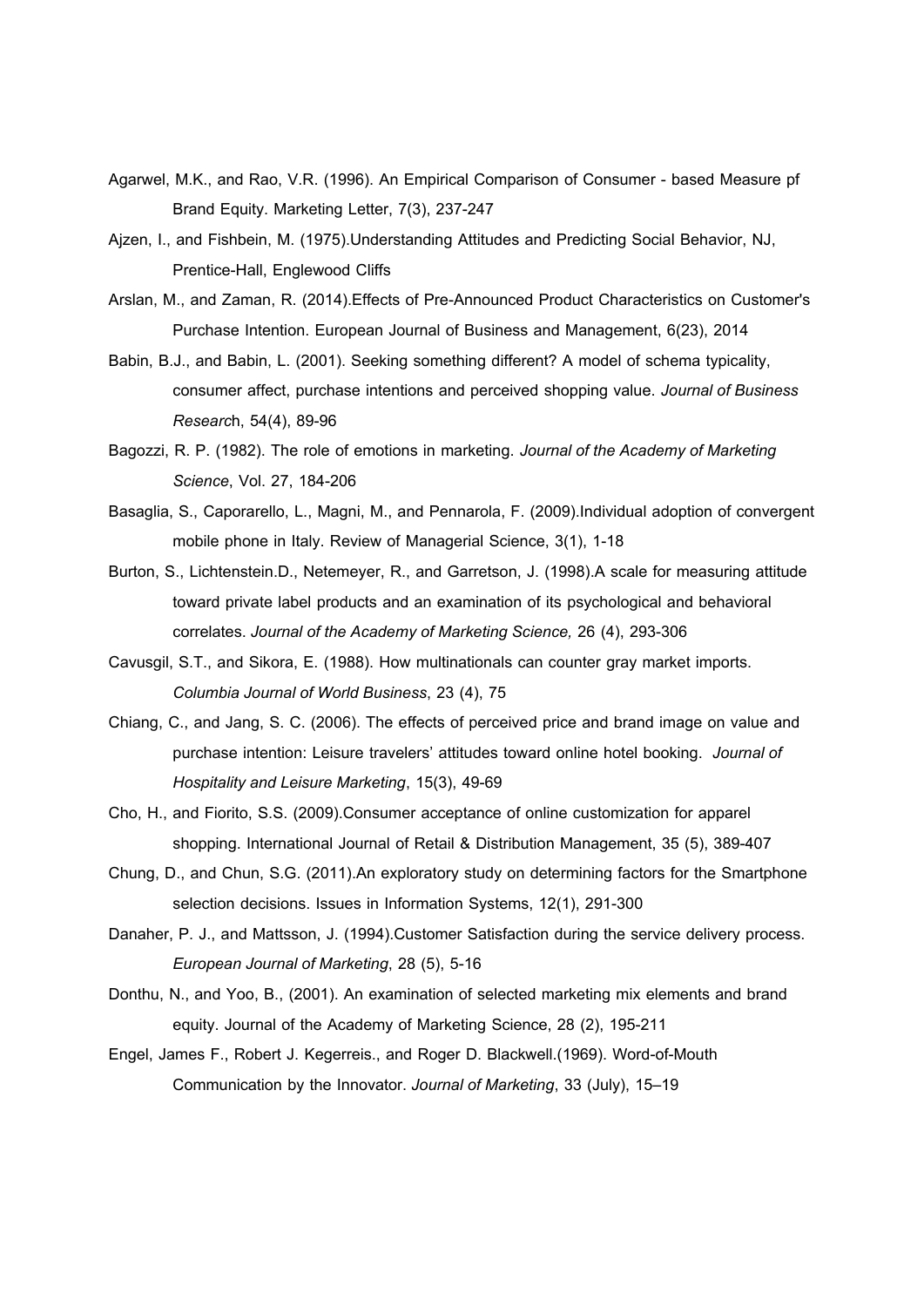Feldwick, P. (1996). What is brand equity anyway and how do you measure it. *Journal of the Marketing Research Society*, 38, 85-104

Fornell, C. (2001). The Science of Satisfaction. Harvard Business Review, 79 (March), 120-21

- Goyette, I., Ricard, L., Bergeron, J., and Marticotte, F. (2010).e-WOM scale: word-of-mouth measurement scale for e-services context. *Canadian Journal of Administrative Sciences*, 27(1), 5-23
- Hair, J. F., Bush, R. P., and Ortinau, D. J. (2000).*Marketing Research:* A practical approach for the new millennium, McGraw-Hill Inc
- Heilmreich, D. (2009).Smartphones, providers, and the customers who love them. CFI Group Smartphone Satisfaction Study, 1-24
- Huang, H. J., Lee, B., and Ho, H. S. (2004).Consumer attitude towards gray market goods. International Marketing Review, 21(6), 598-614
- Jalivand, M. R., and Samiei, N. (2012).The Effect of Electronic Word of Mouth on Brand Image and Purchase Intention. *Marketing Intelligence and Planning,* 30(4), 460-476
- Janiszewski,C. (1988). Priceconscious processing effects: the independence of attitude formation and conscious thought. *Journal of Consumer Research*, 15 (2), 199-209
- Kabadayi, E.T., and Alan, A.K. (2012).Revisit intentions of consumer electronics retailers: effects of consumers' emotion, technology orientation and WOM influence. *Procedia -Social and Behavioral Sciences*, Vol. 41, 65-73
- Keller, K.L. (1993).Conceptualizing, measuring and managing customer-based brand equity. *Journal of Marketing*, 57 (1), 1-22
- Khan, K., and Hyunwoo, K. (2009).Factors Affecting Consumer Resistance to Innovation -A study of Smart phones. Master Thesis within Business Administration, International Business School, Sweden
- Lee, Y. M., Kim, K. Y., Pelton, L., Knight, D., and Forney, J.(2008).Factors affecting Mexican college students' purchase intention towards a US apparel brand. *Journal of Fashion Marketing and Management,* 12(3), 294-307
- Malhotra, N. K., and Birks, D. F. (2003). Marketing Research: An Applied Approach, (3<sup>rd</sup> ed.), Pearson Education Limited
- Siti, N. J., Pan E, L., and Yu, X. (2013).Consumers' perceptions, attitudes and purchase intention towards private label food products in Malaysia*. Asian Journal of Business and Management Sciences*,2(8), 73-90